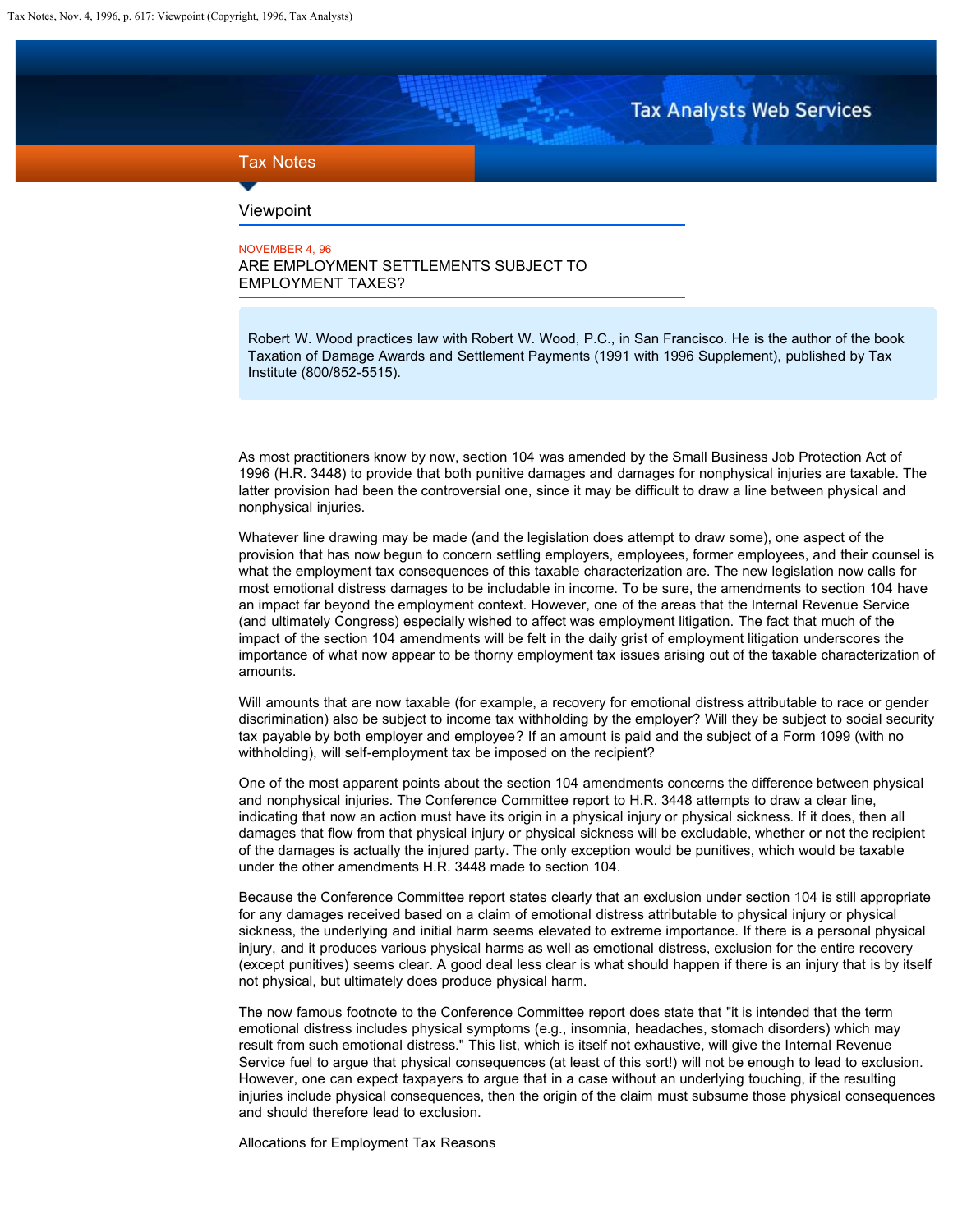Apart from the incentives that litigants may now have to allege physical harm as a way of attempting to exclude all or a portion of their recovery under section 104, there now may be a similar incentive for litigants to continue allocating recoveries. This is not a taxable vs. excludable allocation, but rather a wages vs. nonwages allocation. For example, even when there is no physical harm, it would seem that a plaintiff would be better off if only a portion of the recovery is allocated  $[p, 618]$  to wage-like elements. If one portion of the recovery, say 50 percent, could be allocated to emotional distress damages, then that portion would seem to be outside the traditional scope of "wages."

After all, there is support for the proposition that one should analyze the reason for a payment. If the payment does not relate to the performance of services, and is not even calculated by reference to back pay formulas, wage rates, etc., then how can it be treated as wages? In a recent letter ruling, LTR 9635013, Doc 96-24213 (6 pages), the Service considered the tax treatment of settlement payments distributed by a collective bargaining agent to a company's former employees. Although the facts in the ruling are somewhat complicated, it seems significant that at least as to one element of the recovery involved, the union argued that distributions to union members were not made because of the group's performance of services and therefore were not wages. The union argued that the amount paid to this group of persons was the premium a settling company paid to end the dispute with the union. According to the union, this amount should therefore not be treated as wages.

Nonetheless, the Service in LTR 9635013 concluded that a premium was inherent in settling any dispute. According to the Service, there was no distinction between payments made to the various groups of employees involved in the dispute. The IRS said that the amounts for all of these groups came from money the company paid to settle claims. The lack of a specific back-pay formula or dispute relating to those particular distributees was irrelevant to the IRS in determining wage status. Consequently, the ruling holds that as to all of the amounts paid, the amounts are wages for FICA, FUTA, and income tax withholding purposes.

## Practical Allocation Quandry

Let us suppose we are settling a typical employment discrimination or wrongful termination matter. Assume there was no physical injury. If 50 percent of the settlement amount is treated as wages (back pay, front pay, or whatever), and the other 50 percent is treated as a taxable emotional distress award, should the employer insist on withholding on this second portion, too?

Unfortunately, I do not believe the answer is clear. In fact, how you view the matter may depend upon whom you represent. Defendants that are settling claims will often want the protection of knowing that an amount has been paid and that there can be no further employment tax liability (for failure to withhold or for FICA). If an amount is paid in the employment context, the employer may feel reluctant to rely on a mere statement in the settlement agreement that the recovering plaintiff will pay any and all taxes that may be occasioned by the settlement.

Likewise, a mere indemnity obligation on the part of the recovering plaintiff to hold the defendant harmless in the event failure to withhold or employment tax penalties are imposed on the defendant may ring hollow. In many employment cases, one assumes that the recovering (former) employee will be long gone by the time any such claim under an indemnity provision would be made. True, settling employers generally ask for the indemnity, and it can be of some value. But I have rarely seen an employer treat the indemnity as having salutary effect in the face of likely penalties.

Of course, a settling employer may be less concerned about withholding and payroll taxes if the employment relationship has long ago ceased, as contrasted to a situation in which a termination is negotiated and the relationship between the employee and the company is therefore more recent. Part of the issue, too, may hinge on how strong one believes the allocation between the wage elements and the "emotional distress" elements to be. If the allocation to emotional distress seems quite strong, then both plaintiff and defendant may feel considerably more comfortable in treating the emotional distress payment as merely taxable income (and the subject of a Form 1099), but not the subject of withholding or employment taxes.

For example, if an amount is awarded by a judge or jury for emotional distress, the allocation may be particularly strong. On the other hand, the fact that an amount is indisputably for emotional distress may assist the employer in feeling more comfortable in not withholding. However, it does not resolve the question whether the amount in the hands of the former employee should be subject to self- employment tax.

As a preliminary matter, practitioners are already scrambling to look for authority dealing with these issues. Unfortunately, there does not seem to be very much out there of relevance. For example, Revenue Ruling 57- 55, 1957-1 C.B. 304 (amplified by Revenue Ruling 75-64, 1975-1 C.B. 16), ruled that a payment made by an employer to an employee who was reinstated and granted back pay under an NLRB order did constitute wages. On the other hand, that ruling concluded that if the NLRB award for an illegal discharge was imposed against a labor organization, the payment would merely be income (but not wages) to the recipient.

This seems to draw a line between the employer/employee relationship, with characterization as wages of any amount received in the employment context. That characterization seems quite a bit too broad, since one certainly can receive an amount from an employer that is not wages (a slip and fall settlement, for example).